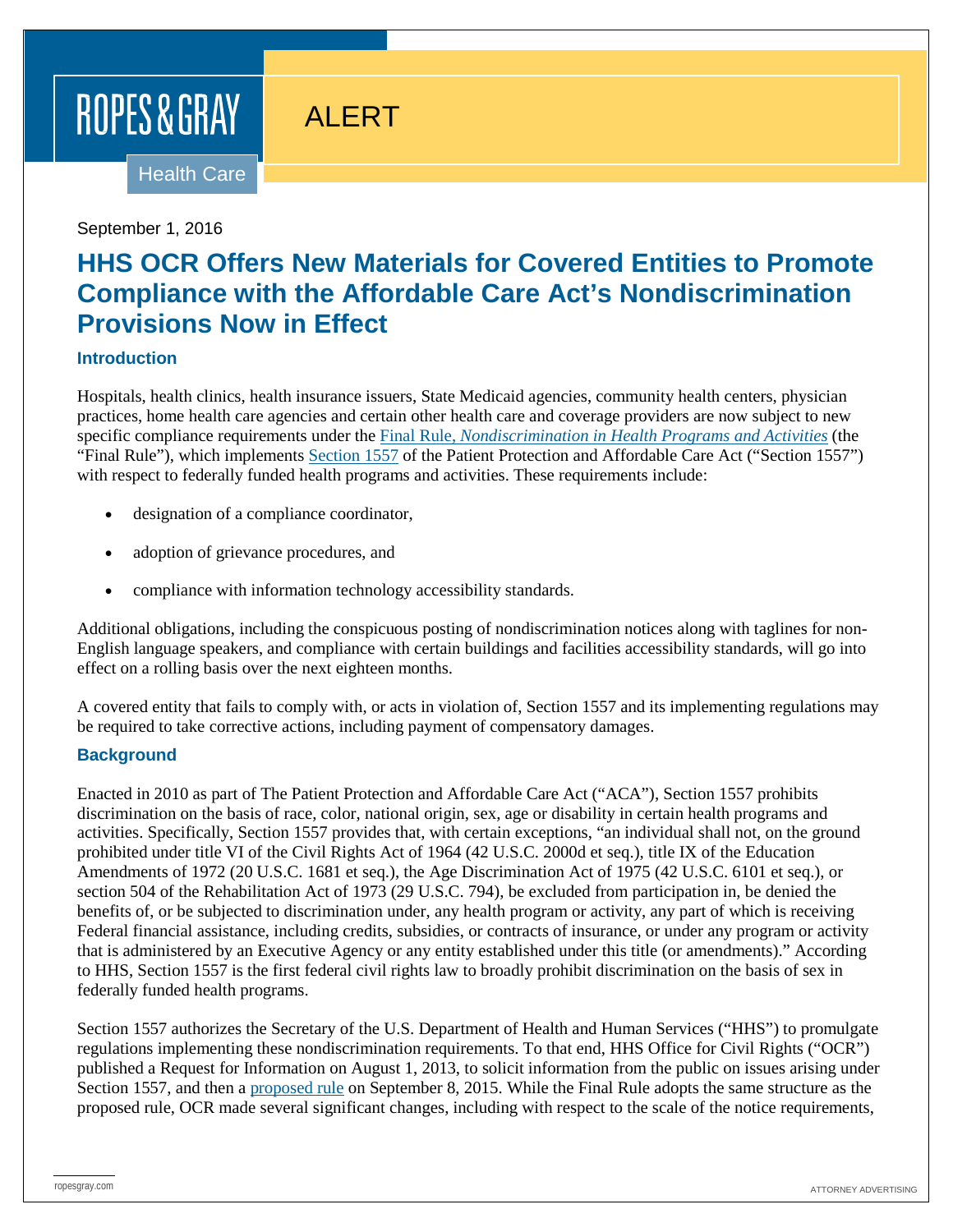# ROPES&GRAY

ALERT | 2

the buildings and facilities accessibility standards and the religious exemption allowance, each discussed below. Not discussed below, but equally notable, is OCR's mandate that sex-specific health programs or activities are allowable only where the covered entity can demonstrate that the sex-specific program is substantially related to the achievement of an important health-related or scientific objective.

OCR received nearly 25,000 comments in response to the proposed rule. Although many commentators requested that OCR "categorically declare … that certain actions are or are not discriminatory," OCR declined, stating that "[t]he determination of whether a certain practice is discriminatory typically requires a nuanced analysis that is factdependent." OCR also declined to adopt requests that compliance with language access standards promulgated by CMS or other federal and state agencies be deemed compliance with the Final Rule. OCR did, however, agree to "coordinate as appropriate with other federal agencies to avoid inconsistency and duplication in enforcement efforts" and "give consideration to an entity's compliance with the requirements of other Federal laws where those requirements overlap with Section 1557."

#### **The Final Rule**

OCR published the Final Rule on May 18, 2016. According to OCR's July 19 [email alert,](http://www.californiahia.org/news/hhs-ocr-offers-new-materials-covered-entities) the Final Rule aims to strengthen protections for populations that have been most vulnerable to discrimination in the health care context. The Final Rule does this by broadly prohibiting discrimination on the basis of race, color, national origin, age, sex or disability under (i) every health program or activity, any part of which receives federal financial assistance provided or made available by HHS; (ii) every health program or activity administered by HHS (*e.g.*, the Medicare Part D Program); and (iii) every health program or activity administered by a Title I entity (*i.e.*, both federal- and statefacilitated Health Insurance Marketplaces as well as all plans offered by issuers that participate in those Marketplaces). The Final Rule also obligates "covered entities" to ensure their health programs and activities comply with these requirements. Under the Final Rule, "covered entities" are entities that operate or administer any of the above-referenced health programs or activities, including hospitals, health clinics, health insurance issuers, state Medicaid agencies, community health centers, physician practices and home health care agencies. HHS is also a covered entity under the Final Rule.

Importantly, if a covered entity is principally engaged in health services or health coverage, allof the entity's operations are considered part of the health program or activity, and therefore must comply with Section 1557 (*e.g.*, a hospital's medical departments, as well as its cafeteria and gift shop).

#### *Requirements*

#### Compliance Coordinator and Grievance Procedures

Under the Final Rule, as of July 18, 2016, any covered entity with fifteen or more employees that receives federal financial assistance must designate at least one employee to coordinate the entity's compliance with Section 1557, and must implement grievance procedures to address complaints of discrimination. The Final Rule requires that such grievance procedures incorporate due process standards and provide for the "prompt and equitable resolution of grievances" alleging discrimination. On its website, OCR offers a [model grievance procedure,](http://www.hhs.gov/sites/default/files/section1557-sample-grievance-procedure.pdf) which proposes timelines and procedures for filing, investigating, hearing and appealing a Section 1557 grievance. OCR also makes available on its website [training materials,](http://www.hhs.gov/civil-rights/for-individuals/section-1557/trainingmaterials/index.html) which OCR strongly encourages covered entities to use to train their employees on Section 1557 compliance.

#### Notice of Nondiscrimination and Taglines

Under the Final Rule, covered entities must take appropriate initial and continuing steps to notify beneficiaries, enrollees, applicants and the public generally that the covered entity does not discriminate on the basis of race, color, national origin, sex, age or disability in its health programs and activities, and, further, that the covered entity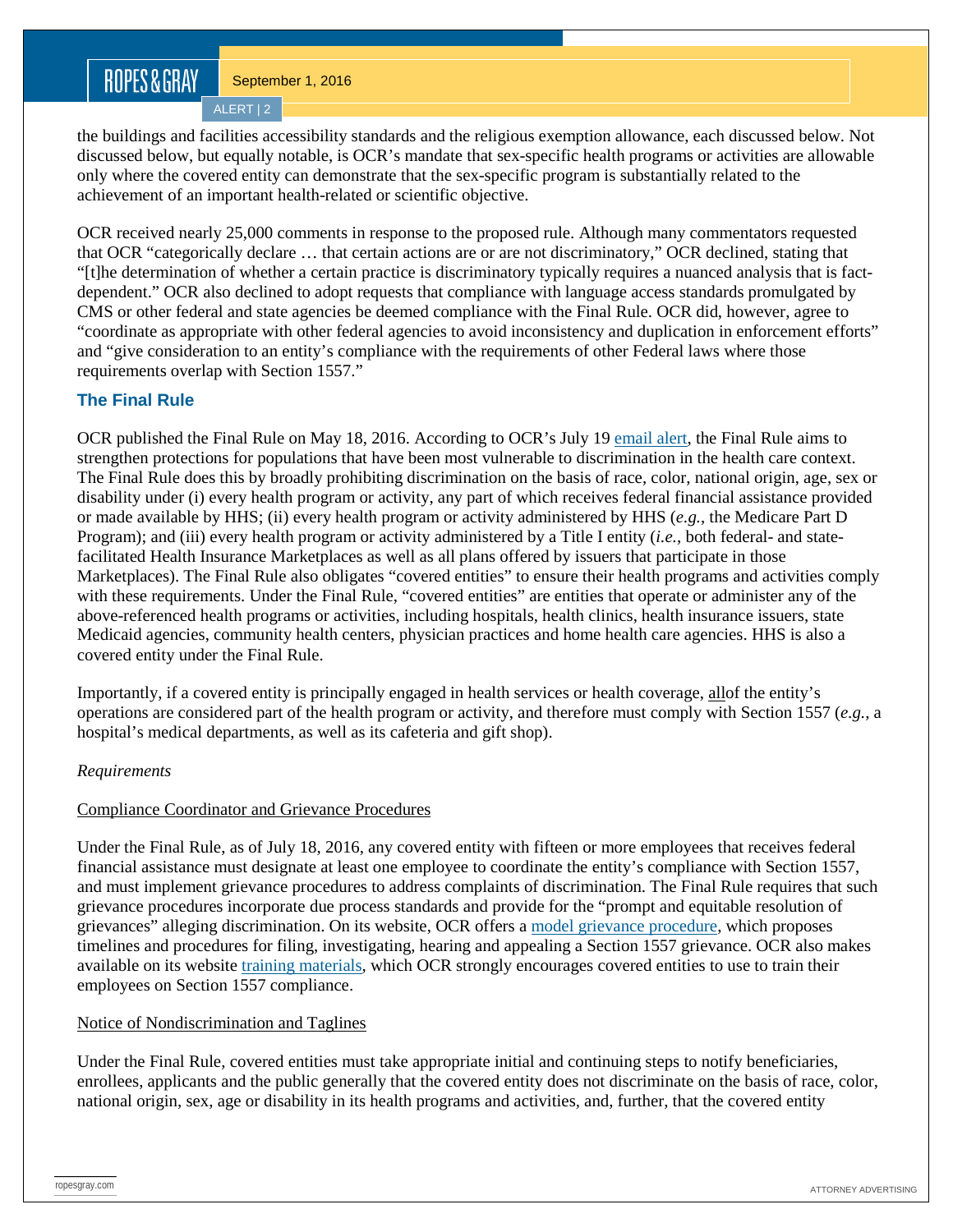### ROPES&GRAY

September 1, 2016

ALERT | 3

provides appropriate aids and services to ensure that individuals with disabilities have an equal opportunity to participate (*e.g*., large-print materials, text telephones, captioning, video remote interpreting services as appropriate). The notice must also provide information about how to access such services, whom within the entity to contact for more information, and how to file a grievance with the entity and report discrimination to OCR.

To that end, the Final Rule requires that, not later than October 17, 2016, each covered entity must post on its website, in its "significant publications and communications," and in conspicuous physical locations where the entity interacts with the public, a notice of nondiscrimination conveying this information, along with the required "taglines." A "tagline" is a short statement written in a non-English language that indicates the availability of language assistance services free of charge. With an entity's notice of nondiscrimination, the entity must include a tagline in at least each of the top 15 languages spoken by individuals of the relevant state(s) with limited English proficiency ("LEP").

For significant publications and communications that are *small-sized* (*e.g.*, postcards and tri-fold brochures), the Final Rule requires covered entities to post a nondiscrimination statement along with taglines in at least the top two non-English languages spoken by LEP individuals in the state(s). [OCR has prepared](http://www.hhs.gov/civil-rights/for-individuals/section-1557/translated-resources/) a model notice of nondiscrimination and a model nondiscrimination statement as well as taglines in 64 different languages.

#### Access to Information Technology, Buildings and Facilities

In addition to promoting meaningful access to effective communication, the Final Rule requires covered entities to take steps to provide individuals with disabilities equal access to information technology, unless the steps would result in an undue financial burden or fundamentally alter the program. Under the Final Rule, covered entities must make all electronically provided health programs and activities accessible to individuals with disabilities.

Furthermore, consistent with existing directives implementing the requirements under the Americans with Disabilities Act ("ADA") and Section 504 of the Rehabilitation Act of 1973, the Final Rule requires that any facility or part of a facility in which health programs or activities are conducted that is constructed or altered by or on behalf of, or for the use of, a recipient of federal financial assistance or state-based Marketplace<sup>SM</sup> shall comply with the [2010 ADA Standards for Accessible Design \("2010 Standards"\),](http://www.ecfr.gov/cgi-bin/text-idx?SID=1ad026a6e4f8c4ae898328a5583c0fd3&node=se28.1.35_1151&rgn=div8) as defined in the [ADA Title II regulations.](https://www.gpo.gov/fdsys/pkg/CFR-2010-title28-vol1/xml/CFR-2010-title28-vol1-sec35-104.xml)

Although covered entities must comply with the information technology accessibility requirements as of July 18, 2016, the time frame within which a covered entity must comply with the buildings and facilities accessibility requirements depends on the nature of the construction (existing versus new) as well as applicability of the 2010 Standards. Buildings and facilities not covered by the 2010 Standards have been granted an eighteen-month grace period (until January 18, 2018) to comply with the 2010 Standards.

#### *Exceptions*

Some issues are not covered by Section 1557. Employment discrimination is not covered under Section 1557 except in certain circumstances and for certain employers related to discrimination in employee health benefit *programs*. In addition, if the application of the Section 1557 requirement would violate applicable federal laws protecting religious freedom and conscience, application is not required. This is a substantial modification to the proposed rule, which sought comment on whether the rule should include its own exemption for religious organizations in circumstances in which nondiscrimination obligations conflict with religious beliefs.

#### **Conclusion**

The Final Rule imposes new compliance obligations on covered entities that may be substantial. For example, covered entities must update their policies and procedures to include grievance procedures; designate a compliance coordinator; and prepare, publish and distribute notices and statements of nondiscrimination. Covered entities must